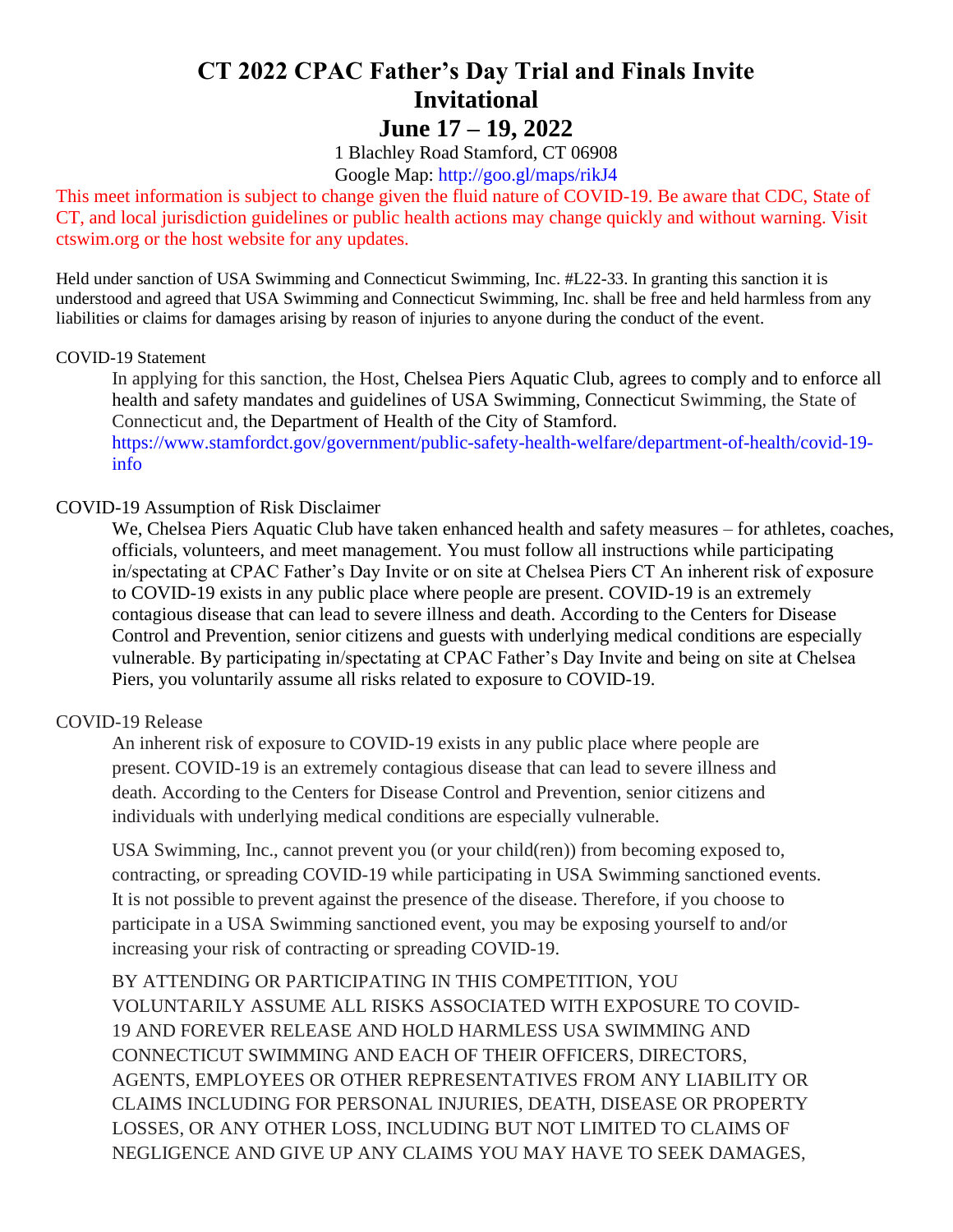### WHETHER KNOWN OR UNKNOWN, FORESEEN OR UNFORESEEN, IN CONNECTION WITH EXPOSURE, INFECTION, AND/OR SPREAD OF COVID-19 RELATED TO PARTICIPATION IN THIS COMPETITION.

### **[EVENTS](#page-7-0)**

|                             | <b>Name</b>             | Email                        | <b>Phone</b> |
|-----------------------------|-------------------------|------------------------------|--------------|
| <b>Meet Director:</b>       | <b>Aaron Montgomery</b> | amontgomery@chelseapiers.com |              |
| <b>Meet Referee:</b>        | <b>Suzannah Rogers</b>  | srogers@optonline.net        |              |
| <b>Lead Admin Official:</b> | Jeffery Palmer          |                              |              |
| <b>Entry Chair:</b>         | <b>Aaron Montgomery</b> | $c$ pacentries @ gmail.com   |              |
| <b>Safety Chair:</b>        | Jim Goodwin             | jgoodwin@chelseapiers.com    | 2039891300   |
|                             |                         |                              |              |

### **MEET HOST:** CPAC

**WEBSITE:** <http://www.teamunify.com/Home.jsp?team=ctcp>

**POOL EMERGENCY NUMBER:** 203-989-1300 (James Goodwin, CPCT Aquatics Director)

### **SANCTIONED OR APPROVED:** Sanctioned

**MEET DURATION:** Full meet with time limits as defined by CT/USA Swimming.

**MEET FORMAT:** The Meet will be swim as a Prelim-Final format. All events will be conducted slowest to fastest with the exception of the distance events. Distance events will run fastest to slowest alternating genders. The top heat of the 800 and the 1500 will swim with finals as the first events.

There will be continuous warm up and warm down in lanes 0 and 9. Swimmers must not enter or exit the pool from the "Start-side".

The Senior Events will bring back a Consolation heat (9th-16th) and a Championship Final (1st-8th), to be swum in that order. A "C" final (17th-24th) may be added if timelines and total swimmers warrants adding additional finalists.

**FINALS**: Breaks will be added to finals at the discretion of the Meet Referee before each men's event and before relays. Breaks may also include short awards ceremonies if time permits

The top heat of relays will swim with finals. Times must be provable with swimmers entered in individual events at the meet. All other relays that are not seeded in the top 8 will swim at Prelims.

**SCRATCH PROCEDURES:** All scratches for events will be due at 5:00 pm on the day preceding the competition. (Scratches for Friday events due at 5:00 pm Thursday. Scratches for Saturday events due at 5:00 pm Friday etc). Penalties will be enforced for violation of those procedures. USA Swimming Rulebook 102.3.

**Failure to Compete in Finals:** Any swimmer qualifying for any heat of finals who fails to compete and who has not been scratched will be barred from all further competition in the meet. A declared false start or deliberate delay of meet is not permitted and will be regarded as a failure to compete. **Exceptions for Failure to Compete in Finals:** No penalty shall apply for failure to compete in finals if: 1. The Referee is notified in the event of injury of illness and accepts the proof thereof. 2. A swimmer qualifying for a final heat based on the results of preliminarily notifies the announcer within 30 minutes after the announcement of qualifiers that he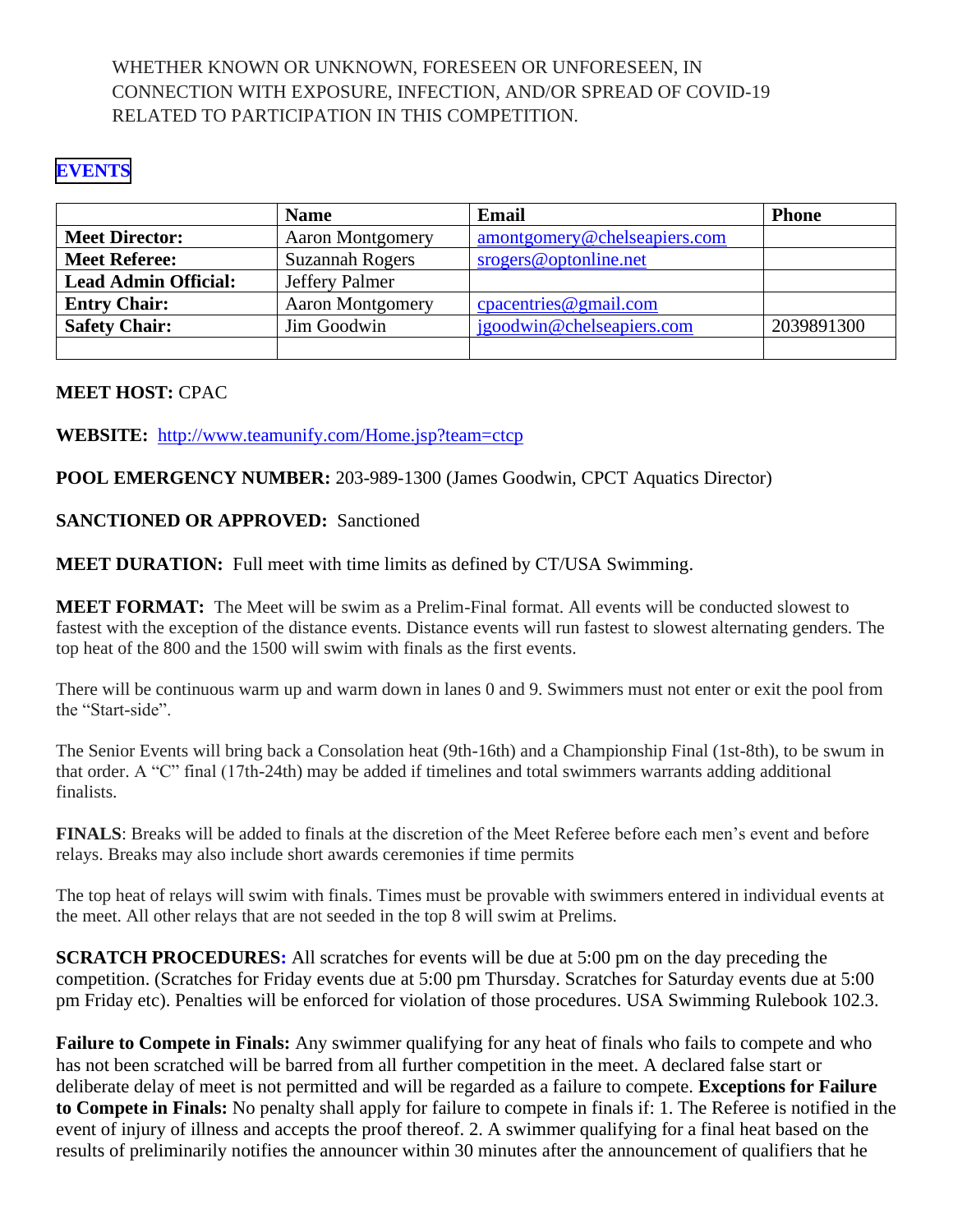may not intend to compete and confirms his final intentions within 30 minutes following his last individual preliminary event. 3. It is determined by the Referee that failure to compete is caused by circumstances beyond the control of the swimmer.

**LIST ANY COVID PROTOCOLS FOR FACILITY or WHAT TO BRING:** No spectators are permitted on-site. Spectators on deck or in the Mezzanine area will be viewed as a code of conduct violation. Parents may be ejected from the facility. Teams in violation of this policy may not be welcome to further sessions should they not strictly enforce this policy. Occupancy approximately-300 swimmers

**FACILITY:** The Chelsea Piers Competition Pool is an 8-lane, 50-meter course plus two outer lanes. Water depth at start end is: 7 feet. Water depth at turn end is: 7 feet. The competition course has not been certified in accordance with  $104.2.2C(4)$ .

Electronic timing via Daktronics Omnisport 2000

Changing into or out of swimsuits other than in locker rooms or other designated areas is prohibited.

**SAFE SPORT POLICIES:** The meet will be live-streamed for free on the Internet. **THERE WILL BE NO SPECTATORS PERMITTED ON-SITE.** Coaches are asked to give strict instructions to parents of this policy.

**DISABLED ACCESS:** Chelsea Piers Connecticut is fully accessible to all, able-bodied and challenged. The spectator area is easily accessible via elevator, and all bathrooms have reserved stalls in them. Reserved parking is directly in front of the facility. Please contact the Operational Risk Coordinator for more information and special arrangements.

### **COURSE:** LCM.

### **SESSION TIMES: Subject to Change**

Friday Timed Finals 4:30pm Start Saturday 13&Over 8:30am Start Saturday 12&Under 1:30pm Start Saturday Finals 6pm Start Sunday 13&Over 8:30am Start Sunday 12&Under 1:30pm Start Sunday Finals 6pm Start

**WARM-UPS:** CT Swimming Warm-Up Procedures will be in effect. There will be ten lanes of LCM available for an organized warmup to be distributed the Monday prior to the meet.

**ELIGIBILITY:** All USA Swimming clubs and individuals. All athletes must be current athlete members of USA Swimming. Age on the first day of the meet shall determine the swimmer's age and age group for the meet. Any swimmer, who is entered and is unregistered, will be scratched from the meet until registration is completed. See CT Swimming athlete registration procedures. Registrations will not be processed at the meet. All coaches must present a valid USA Swimming coach card to the Meet Director prior to the commencement of any sanctioned swim meet, and must have this card with them while on deck Clubs are reminded that participation of unregistered swimmers and/or coaches will result in a **\$100 fine** per instance, as described in CT Swimming meet policies:

<https://www.ctswim.org/Customer-Content/www/CMS/files/Membership/Registration-Policy-for-Athletes.pdf> and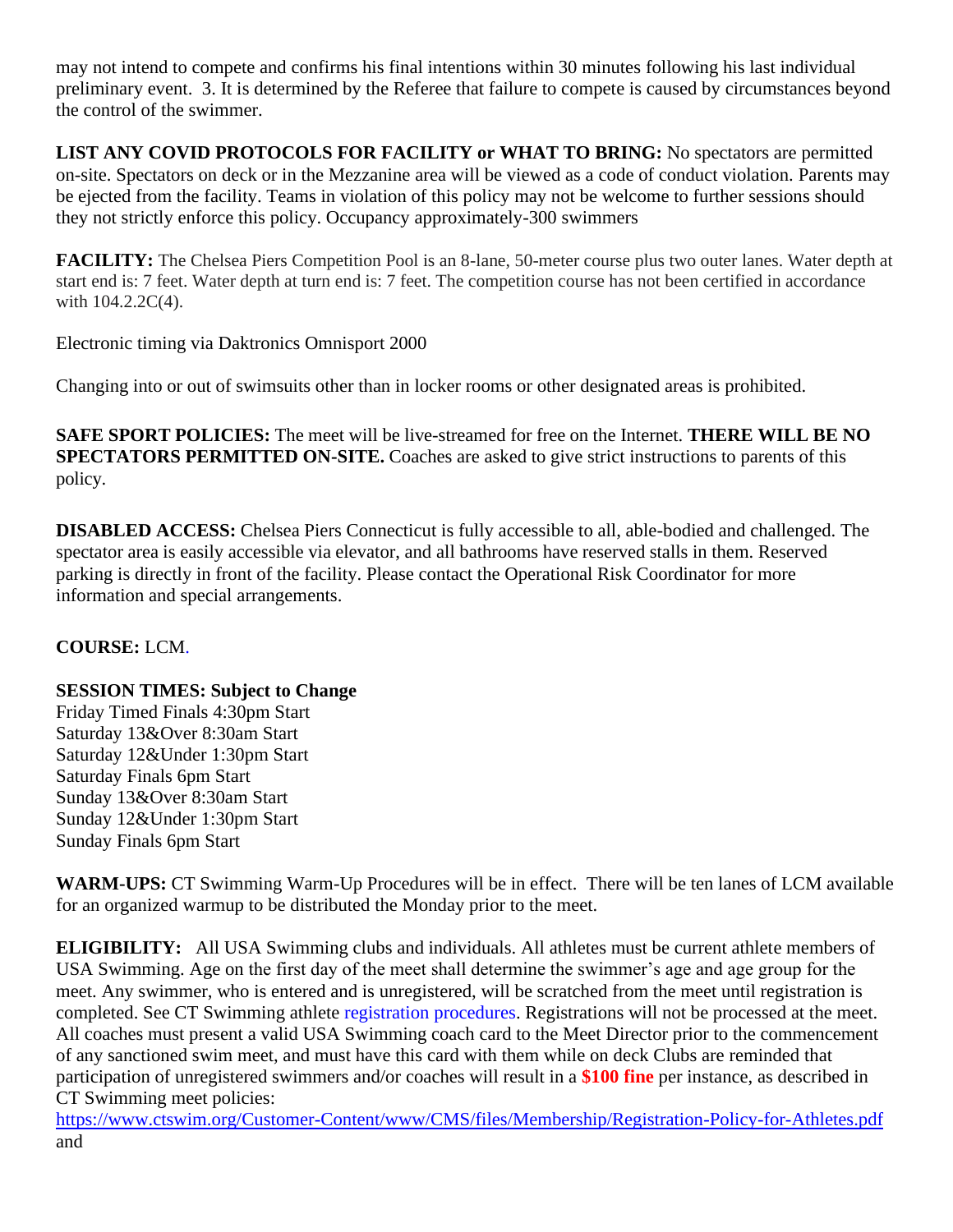[https://www.ctswim.org/Customer-](https://www.ctswim.org/Customer-Content/www/CMS/files/policies_admin/RegistrationPolicyforMeetHosts.pdf)[Content/www/CMS/files/policies\\_admin/RegistrationPolicyforMeetHosts.pdf](https://www.ctswim.org/Customer-Content/www/CMS/files/policies_admin/RegistrationPolicyforMeetHosts.pdf)

Any swimmer entered in the meet must be certified by a USA Swimming member-coach as being proficient in performing a racing start or must start each race from within the water **without the use of the backstroke ledge.** When unaccompanied by a member-coach, it is the responsibility of the swimmer or the swimmer's legal guardian to ensure compliance with this requirement.

**ADULT ATHLETES:** All athletes who will be 18 years of age or older on any day of the meet must complete the mandatory Athlete Protection Training prior to competition. Failure to do so will result in the swimmer being scratched from the meet.

**ADAPTED SWIMMING:** Any current athlete members of USA Swimming with a disability as defined by USA Swimming Rules and Regulations may enter this meet. If modifications to USA Swimming rules are necessary then the coach or athlete must notify the meet referee of any disability prior to competition. Adapted athletes may direct questions to the [Connecticut Swimming office.](mailto:office@ctswim.org)

**ENTRY OPENING DATE:** Entries will be accepted no earlier than **April 28**, 2022 @ 7:00pm

**ENTRY LIMITATIONS:** Senior athletes may swim 3 individual events and 1 relay per day, with a maximum of 8 individual events for the meet. 12 & Under athletes may swim 3 individual events (and 1 relay) per day, with a maximum of 8 individual events for the meet.

**ENTRY TIMES:** Submit times in LCM. All times are subject to verification through the USA swimming database. Conversion times are acceptable.

**TIME STANDARDS:** A Double AA time standard (17-18 yr) may be instituted for any event 200m or longer. A swimmer not meeting this standard will be offered an alternative event, if possible.

The 800m free and the 1500m free require a AA standard. 10:05.29, 19:18.49 for women and 9:23.59, 17:58.89 for men. Conversion times from SCY may be applied.

Swimmers from the **host team** may enter these events without meeting the time standards at the discretion of the head coach.

**DISTANCE EVENTS:** Swimmers must perform a positive check in for all distance events. Those swimmers who do not scratch or check in by 5:00 pm of the previous day, will be seeded in prelims with no time, NT.

**DEADLINES:** Deadline is **May 12, 2022.** Aaron Montgomery, 1 Blachley Road, Stamford, CT, 06902. All entries must be legible and must use full names and registration numbers from USA Swimming registration. A financial obligation from the visiting team will be demonstrated with the verbal/written acceptance of the meet entry file.

**CONNECTICUT-ONLY DEADLINE: CT deadline May 4, 2022 @ 7:00pm**. Email timestamp will determine order of receipt. CT clubs meeting this deadline will be entered before out of state clubs.

**ELECTRONIC ENTRIES:** Electronic entries (such as from Hy-Tek Team Manager or other team management software) that are in CL2 or SD3/SDIF format may be emailed as an attachment to the entry chair at cpacentries@gmail.com. Please check that your team name, address, and contact information are listed correctly in this file. Payment must be received before the first day of the meet.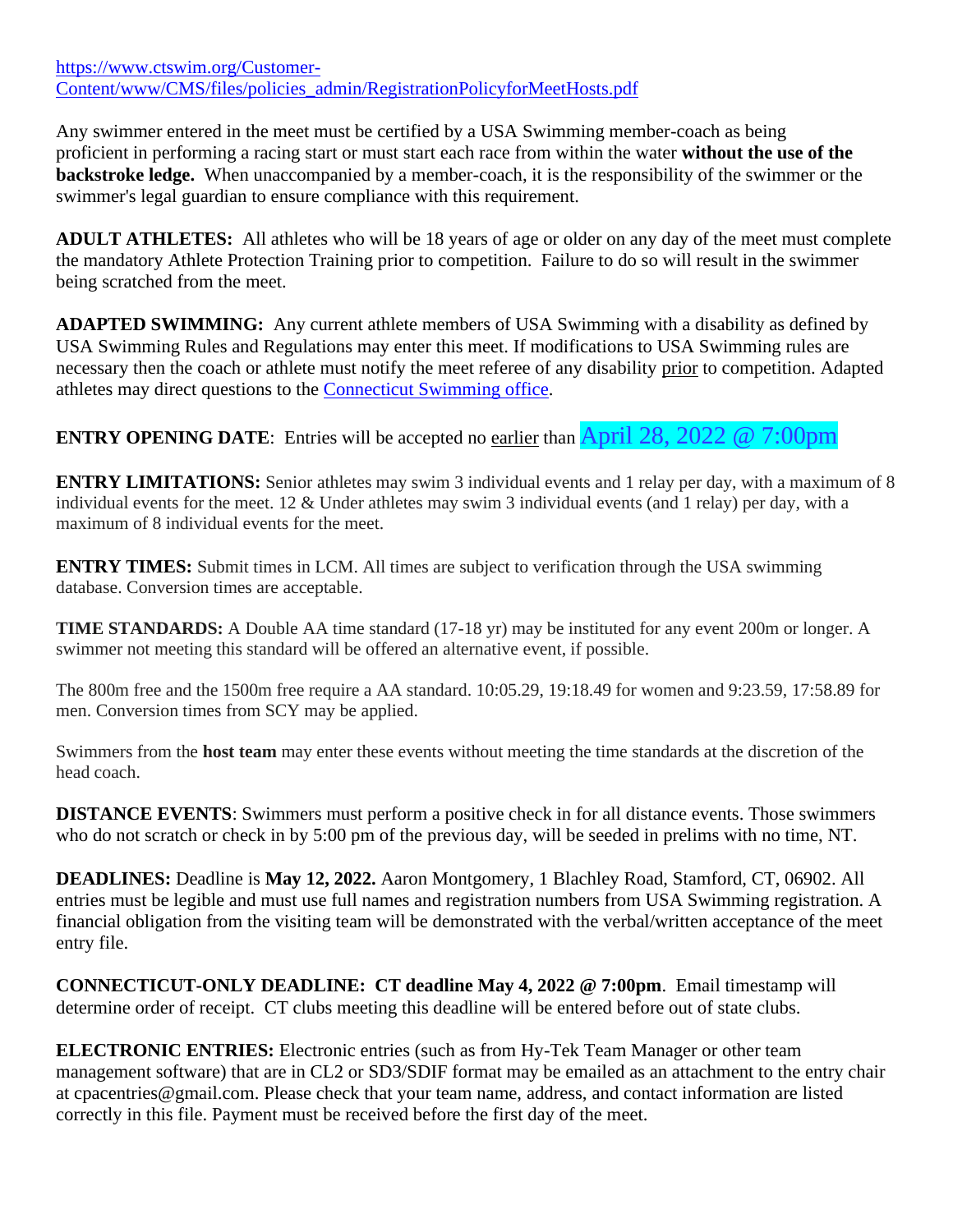**ENTRIES FROM ATHLETES WITH NO CLUB AFFILIATION**: Athletes entering this meet independent of a USA Swimming club or coach shall: 1.) be under the supervision of a USA Swimming coach for the duration of the meet. It is the swimmer's responsibility to make arrangements with a USA Swimming member coach prior to the meet. Athletes unaccompanied by a USA Swimming coach will not be permitted on deck. Please contact the Meet Director for assistance. 2) be certified by a USA Swimming member coach as being proficient in performing a racing start or must start each race from within the water. It is the responsibility of the swimmer or the swimmer's legal guardian to ensure compliance with this requirement. The name of the USA Swimming member coach supervising the athlete and racing certification should be submitted to the Meet Director with the entry.

All adult athletes, or parents of minor athletes, who enter without club affiliation will be required to attest to reading and understanding the [Minor Athlete Abuse Prevention Policy.](https://www.usaswimming.org/utility/landing-pages/minor-athlete-abuse-prevention-policy)

**ENTRY FEES:** Electronic entries: \$15.00 for individual events, \$20.00 for distance events. Manual entries: \$30.00 for individual events, \$40.00 for distance events. No refunds will be given for entries that are accepted, or for entries that are rejected due to improper entry.

**OUTREACH ENTRY FEE REIMBURSEMENT**: Participating clubs will submit payment in full to the meet host for all Outreach athlete entry fees (splash fees). These fees will be reimbursed by CSI to the participating CSI club after completion of the meet. Scratches and 'No Swims' will not be reimbursed. For more information and to submit a reimbursement visit the [Outreach Athlete](https://www.ctswim.org/Membership/Athlete-Outreach/) page on ctswim.org.

**PAYMENT INSTRUCTIONS**: Please make checks payable to: Chelsea Piers CT.

Mail to: Aaron Montgomery 1 Blachley Road Stamford, CT, 06902 Payment must be received by **June 10, 2022.**

# **CUT PROTOCOL:**

If the session is oversubscribed the following protocol will be instituted IN THE ORDER PRESENTED to reduce the timeline to the required length or participation number:

- 1. Athletes aged 7 and Under will be cut from the meet.
- 2. All relays, if planned, will be eliminated.
- 3. The distance events (400 meters or yards or greater) may be heat limited to the first 3 heats of entries per gender in the order they were received.
- 4. The maximum number of events allowed per day may be reduced by one (1).

5. Visiting teams may be cut based on the date/time of the receipt of the final paid entry. If teams are cut, the host reserves the right to offer the available partial entry to the cut teams in the order that entries were received in order to fill the meet.

The host reserves the right to seek approval from Program Operations for additional changes, which may reasonably maximize participation opportunities.

Notification of any cuts or requests for changes must be made to Program Operations as soon as possible by the host. Attending teams will be notified no later than the Monday before the meet.

**NOTE:** If the host is required to institute the published cut protocol above. All accepted entries at the time that the cut protocol is instituted may be considered final by the host for the purposes of financial responsibility. (i.e. Teams submitting "placeholder" entries will be required to pay for the entries if the cut protocol is required).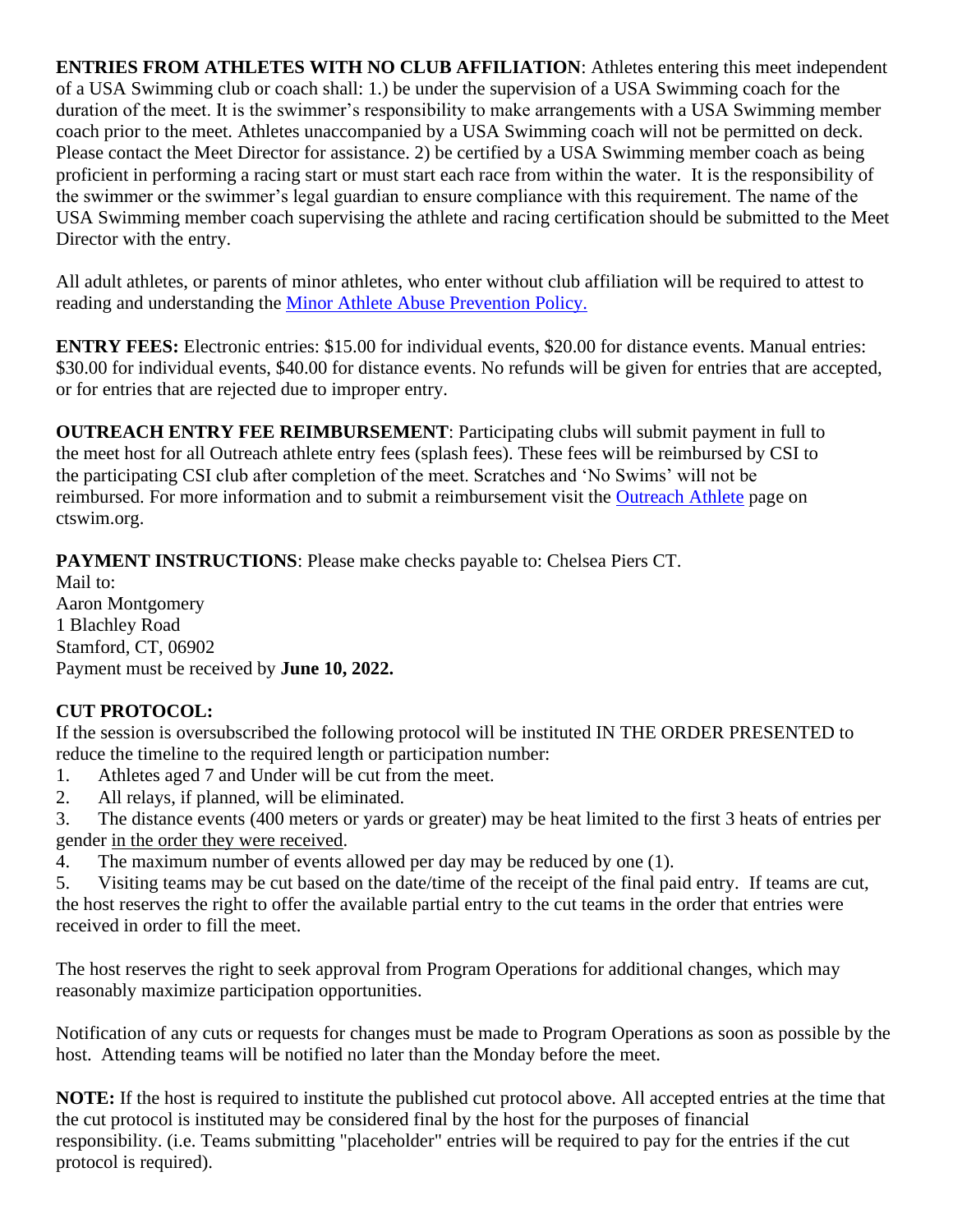**RESERVE THE RIGHT TO MAKE CHANGES:** In accordance with CSI Policies, the meet referee reserves the right to make any adjustments to the provisions of the meet announcement deemed necessary to ensure the fair and efficient running of the meet. The Meet Referee will seek Program Operations approval for all changes requiring approval. Clubs will be notified of changes no later than Monday before the meet.

**RELAYS:** Yes. There are no relay limitations. All relay swimmers must be officially entered in the meet. All 200M relays must be entered with 400M times.

# **SAFETY:**

- 1. Diving will be prohibited during warm-ups except in specifically announced one-way sprint lanes. There will be no diving in the warm-up and warm-down areas at any time
- 2. No shaving is permitted at the competition site.
- 3. No glass containers are permitted within the facility.
- 4. Swimmers must be under the supervision of a coach. If a swimmer arrives at the meet without a coach, the swimmer should notify the referee before he/she warms up. The referee will assign the swimmer to a registered coach for warm-ups.
- 5. Use of audio or visual recording devices, including a cell phone, is not permitted in changing areas, rest rooms or locker rooms.

**SWIMWEAR:** Per CT Swimming policy, swimmers 12 years old and younger are not permitted to wear "Tech Suits" at any CT sanctioned or approved meets. "Tech Suits" are defined as a suit that has Bonded Seams, Kinetic Tape, or Meshed Seams. Age is determined on the first date of the meet.

# **PHOTOGRAPHY AND VIDEO RECORDING:**

Meet Management has the full authority to restrict any and all photography, audio and visual recording using cameras, video cameras, tablets, cell phones or other electronic devices at a meet.

Photography or video recording from the deck is prohibited by all individuals, other than participating Coaches, unless prior authorization from the Meet Referee or meet referee has been granted.

Under no circumstances is photography or video recording permitted by anyone in the area adjacent to or behind the starting blocks, including spectator stands at deck level, while they are in use for race starting purposes during competition and warm-ups. Flash photography is prohibited during the start of any heat, including whenever any swimmer is stepping up or standing on a block for the purpose of the start of a heat.

Photography or video recording and the use of audio, including a cell phone, is not permitted in changing areas, rest rooms or locker rooms. Additional "No Camera Zones" may be designated by Meet Management or the meet referee.

If individuals are properly credentialed, not obstructing movement on the deck and abiding by these rules, the following individuals may be allowed by Meet Management and the meet referee with prior authorization if they possess the following:

- Professional photographers with current, official media credentials that are promoting the sport of swimming
- Official team and professional meet photographers that are USA Swimming members, background checked, have signed off on MAAPP and completed Athlete Protection Training
- A participating athlete directly assisting a Coach, for instructional purposes, during an event using the Coach's electronic device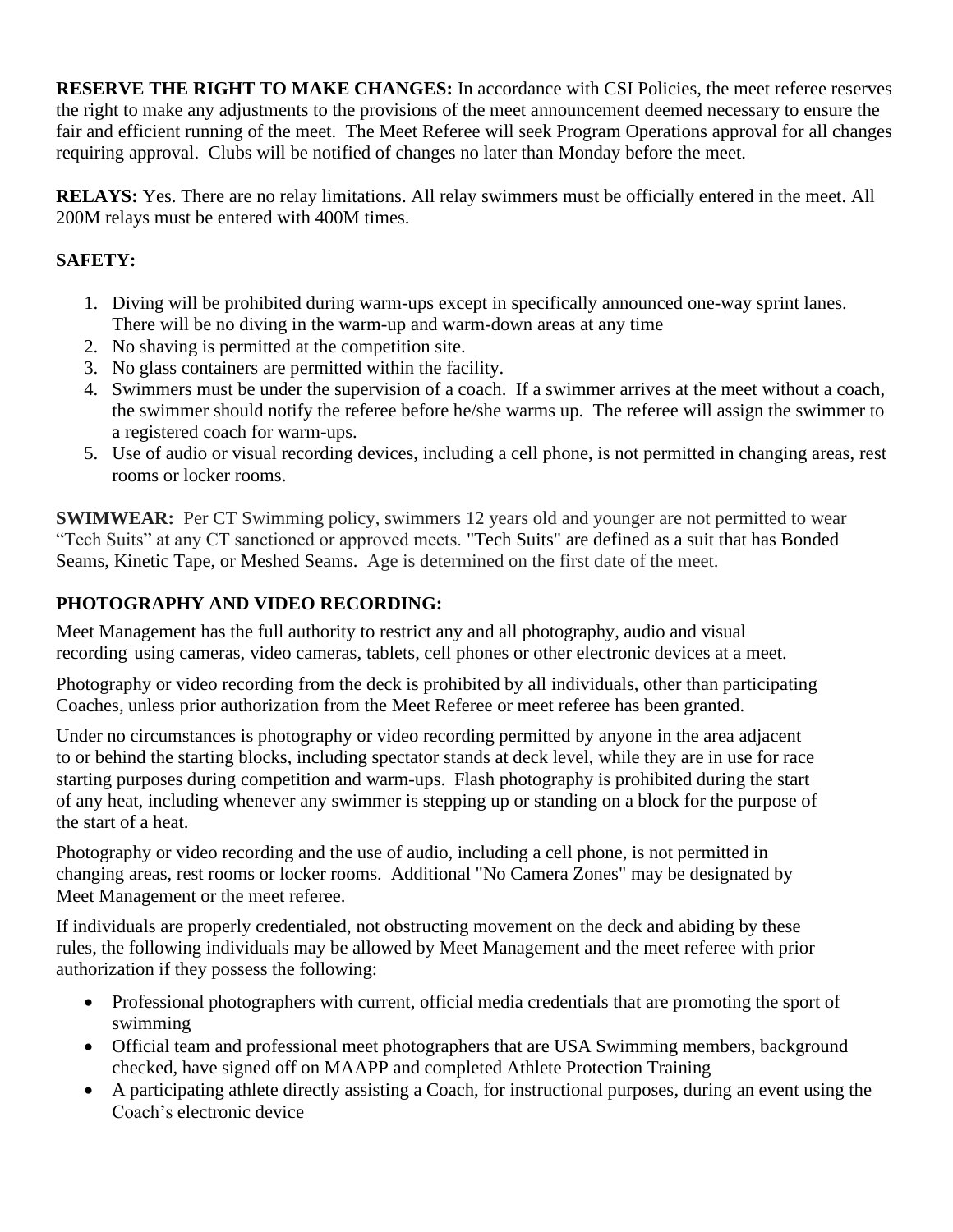Any individual failing to abide by these rules may be ejected from the facility and be subject to a Code of Conduct violation at the discretion of Meet Management.

**DRONES**: Operation of a drone, or any other flying apparatus, is prohibited over the venue (pools, athlete/coach areas, spectator areas and open ceiling locker rooms) any time athletes, coaches, officials and/or spectators are present. Exceptions may be granted with prior written approval by USA Swimming Vice President of Program Operations.

**RULES:** Current USA Swimming rules will govern all competition.

**TIME TRIALS:** Yes Time trials may be offered at the discretion of the Meet Referee in accordance with CSI Policy if time allows. Time trials are limited to the events published in this meet announcement (age/distance/stroke). Time Trials will count toward the athlete's event limitations for the day and meet. If they are offered, only athletes properly entered in one or more events in the meet are eligible for time trials and must be properly entered in the Time Trial. The deadline for Time Trial entries is/are 10:00 for morning sessions and not available for afternoon sessions. The fee for Time Trial entries are \$20.00 for individual events and \$30.00 for relays

**TIMERS, OFFICIALS OR WORK ASSIGNMENTS:** Participating clubs will be notified of work assignments by the Monday before the meet. Volunteer Timers will be Required from all Teams for All Sessions (including: 400 IM & 400 Free) Each Swimmer must provide their own Timers & Counter for the 1500 Free events. Participating clubs will be notified of work assignments by the Monday before the meet.

All volunteers will be required to attest to reading and understanding the [Minor Athlete Abuse Prevention](https://www.usaswimming.org/utility/landing-pages/minor-athlete-abuse-prevention-policy)  [Policy.](https://www.usaswimming.org/utility/landing-pages/minor-athlete-abuse-prevention-policy)

**DECK ACCESS:** Only athletes, coaches, officials, and official meet staff actively participating in the meet are permitted on the pool deck.

**SCORING:** The meet will not be scored.

**AWARDS:** Yes. Medals will be awards for all Senior events to the top 3 finishers in both individual and relay events. Heat winners will be awarded in 12 and under events

**CONCESSIONS:** Yes or No.

### **HOSPITALITY FOR COACHES AND OFFICIALS:** Yes

**PARKING:** There is parking located on site at Chelsea Piers Connecticut. Any further instructions for parking will be emailed to the teams by the Monday before the meet.

**DIRECTIONS:** Northbound 95: Take exit 9. Make a left at the end of the ramp. Make a left on to Rt.1. Make a left onto Blachley Road. The facility is at the end of the street. Southbound 95: Take exit 9. Make a right at the end of the ramp. Make a left onto Blachley Road. The facility is at the end of the street.

**LODGING:** The Sheraton Stamford Hotel is 1 mile from Chelsea Piers CT, take exit 8 from I-95. Address: 700 East Main St, Stamford, CT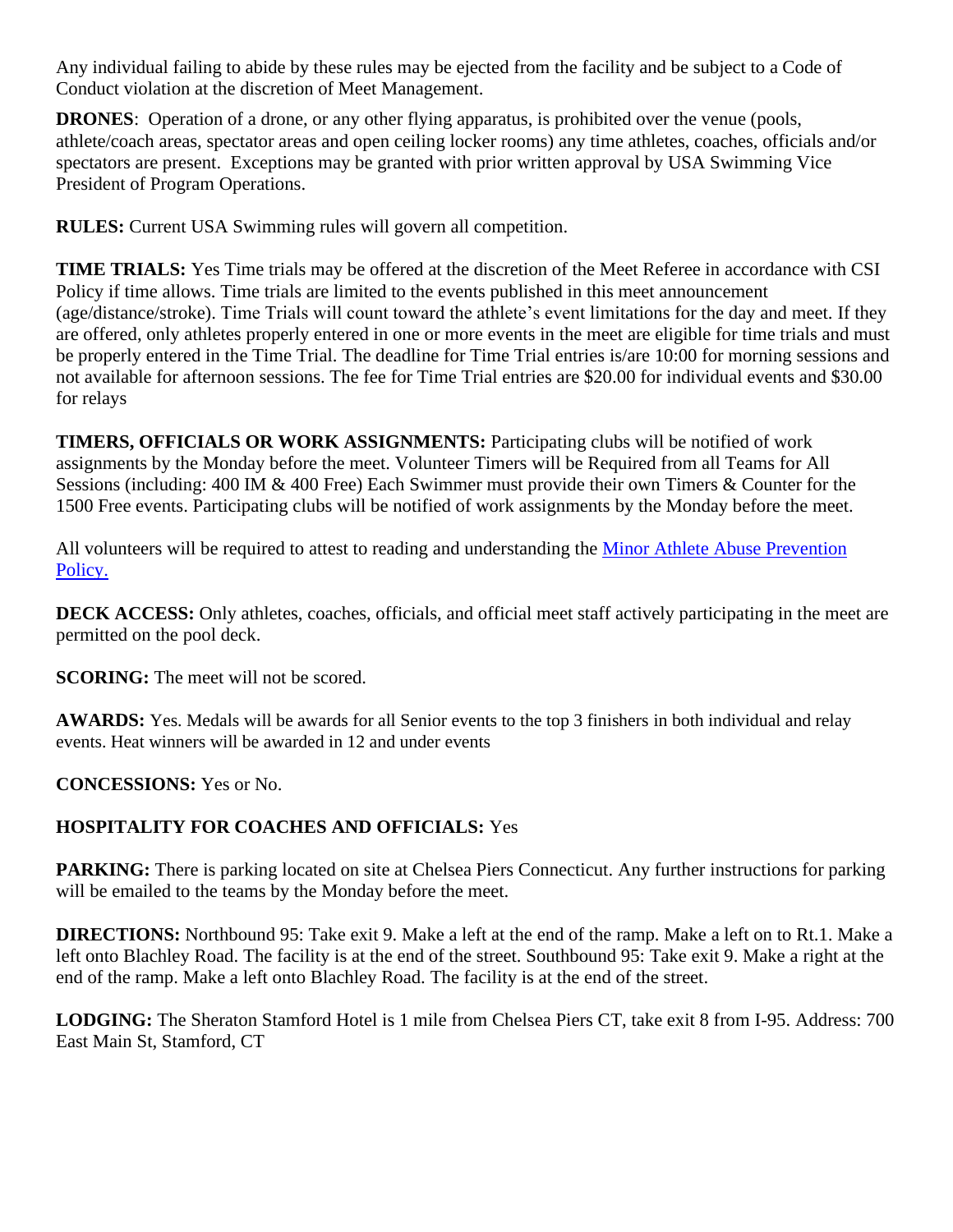#### **Session Report**

#### Session: 1 Friday PM Timed Finals

Day of Meet: 1 Starts at 04:30 PM Heat Interval: 30 Seconds / Back +15 Seconds

<span id="page-7-0"></span>

| Round  | Event                       | <b>Entries</b> | <b>Heats</b> | Starts at |  |
|--------|-----------------------------|----------------|--------------|-----------|--|
| Finals | 1 Girls 800 Freestyle Relay | 0              | 0            | 04:30 PM  |  |
| Finals | 2 Boys 800 Freestyle Relay  | 0              | 0            | 04:30 PM  |  |
| Finals | 3 Girls 400 IM              | 0              | 0            | 04:30 PM  |  |
| Finals | 4 Boys 400 IM               | 0              | 0            | 04:30 PM  |  |
| Finals | 5 Girls 400 Freestyle       | 0              | 0            | 04:30 PM  |  |
| Finals | 6 Boys 400 Freestyle        | 0              | 0            | 04:30 PM  |  |
| Finals | 7 Girls 1500 Freestyle      | 0              | 0            | 04:30 PM  |  |
| Finals | 8 Boys 1500 Freestyle       | 0              | 0            | 04:30 PM  |  |
|        | Finish Time                 |                |              | 04:30 PM  |  |

#### Session: 2 Saturday Trials

Day of Meet: 2 Starts at 08:30 AM Heat Interval: 30 Seconds / Back +15 Seconds

| Round    | Event                        | <b>Entries</b> | <b>Heats</b> | Starts at |  |
|----------|------------------------------|----------------|--------------|-----------|--|
| Prelims  | 9 Girls 50 Freestyle         | $\theta$       | $\Omega$     | 08:30 AM  |  |
| Prelims  | 10 Boys 50 Freestyle         | 0              | 0            | 08:30 AM  |  |
| Prelims  | Girls 100 Backstroke<br>11   | 0              | $\theta$     | 08:30 AM  |  |
| Prelims  | 12 Boys 100 Backstroke       | 0              | $\theta$     | 08:30 AM  |  |
| Prelims  | 13 Girls 200 Freestyle       | 0              | 0            | 08:30 AM  |  |
| Prelims  | 14 Boys 200 Freestyle        | 0              | $\theta$     | 08:30 AM  |  |
| Prelims  | 15 Girls 100 Butterfly       | 0              | 0            | 08:30 AM  |  |
| Prelims  | 16 Boys 100 Butterfly        | 0              | $\theta$     | 08:30 AM  |  |
| Prelims  | 17 Girls 200 Breaststroke    | 0              | $\theta$     | 08:30 AM  |  |
| Prelims  | 18 Boys 200 Breaststroke     | $\Omega$       | 0            | 08:30 AM  |  |
| Finals-S | Girls 400 Medley Relay<br>19 | $\theta$       | $\theta$     | 08:30 AM  |  |
| Finals-S | 20 Boys 400 Medley Relay     | 0              | 0            | 08:30 AM  |  |
|          | Finish Time                  |                |              | 08:30 AM  |  |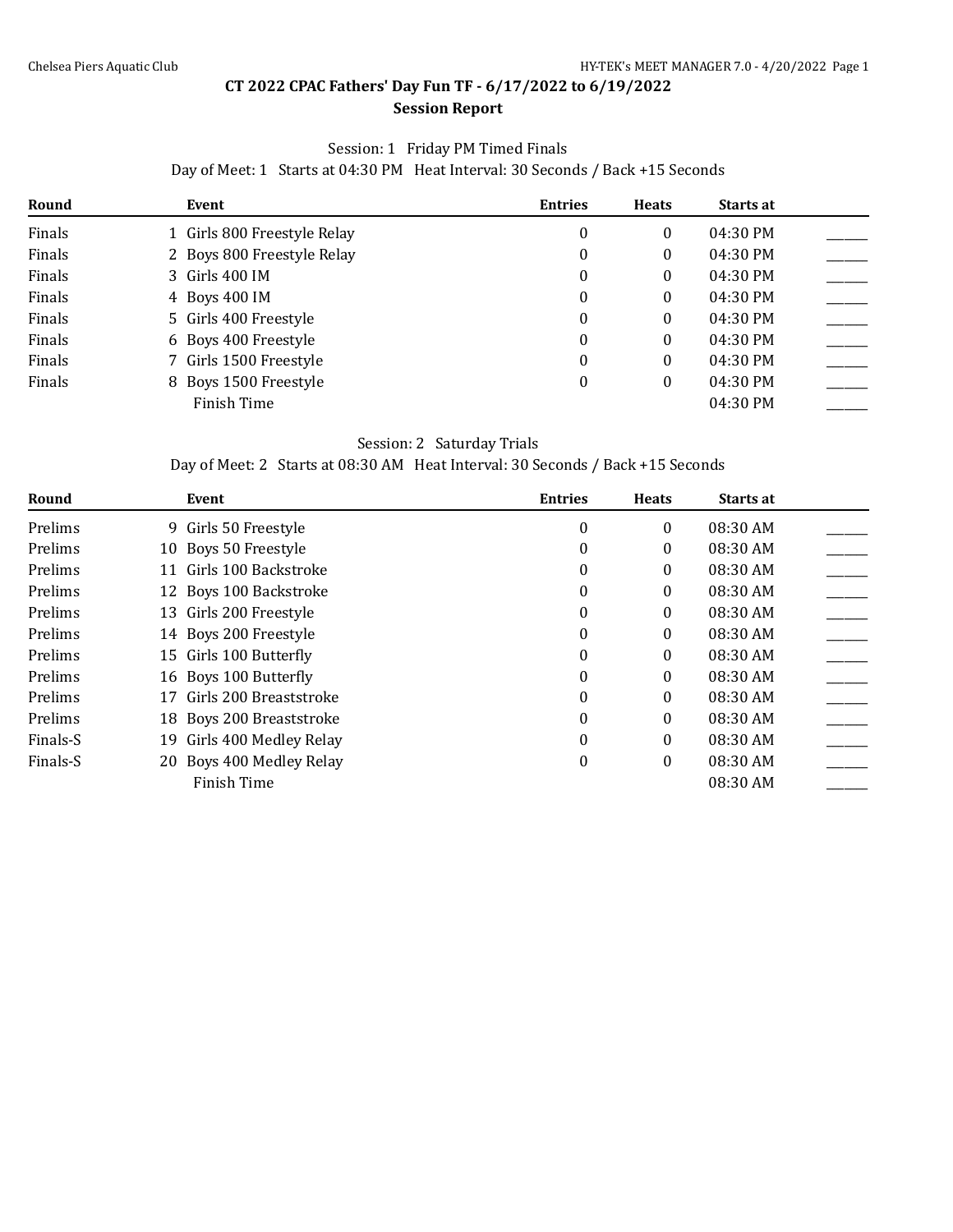#### **Session Report**

#### Session: 3 12&Under Timed Finals

Day of Meet: 2 Starts at 01:30 PM Heat Interval: 30 Seconds / Back +15 Seconds

| Round  |    | Event                               | <b>Entries</b>   | <b>Heats</b> | Starts at |  |
|--------|----|-------------------------------------|------------------|--------------|-----------|--|
| Finals |    | 21 Girls 11-12 100 Backstroke       | $\theta$         | 0            | 01:30 PM  |  |
| Finals |    | 22 Boys 11-12 100 Backstroke        | $\Omega$         | 0            | 01:30 PM  |  |
| Finals |    | 23 Girls 10 & Under 100 Freestyle   | $\Omega$         | 0            | 01:30 PM  |  |
| Finals |    | 24 Boys 10 & Under 100 Freestyle    | $\theta$         | 0            | 01:30 PM  |  |
| Finals |    | 25 Girls 11-12 50 Freestyle         | $\Omega$         | 0            | 01:30 PM  |  |
| Finals |    | 26 Boys 11-12 50 Freestyle          | $\Omega$         | 0            | 01:30 PM  |  |
| Finals |    | 27 Girls 10 & Under 50 Backstroke   | $\Omega$         | 0            | 01:30 PM  |  |
| Finals |    | 28 Boys 10 & Under 50 Backstroke    | $\Omega$         | 0            | 01:30 PM  |  |
| Finals | 29 | Girls 11-12 100 Breaststroke        | $\Omega$         | 0            | 01:30 PM  |  |
| Finals |    | 30 Boys 11-12 100 Breaststroke      | $\theta$         | 0            | 01:30 PM  |  |
| Finals |    | 31 Girls 10 & Under 50 Breaststroke | $\Omega$         | 0            | 01:30 PM  |  |
| Finals |    | 32 Boys 10 & Under 50 Breaststroke  | $\theta$         | 0            | 01:30 PM  |  |
| Finals |    | 33 Girls 11-12 50 Butterfly         | $\Omega$         | 0            | 01:30 PM  |  |
| Finals |    | 34 Boys 11-12 50 Butterfly          | $\Omega$         | 0            | 01:30 PM  |  |
| Finals |    | 35 Girls 10 & Under 100 Butterfly   | $\Omega$         | 0            | 01:30 PM  |  |
| Finals |    | 36 Boys 10 & Under 100 Butterfly    | $\theta$         | 0            | 01:30 PM  |  |
| Finals | 37 | Girls 11-12 200 IM                  | $\Omega$         | $\theta$     | 01:30 PM  |  |
| Finals |    | 38 Boys 11-12 200 IM                | $\boldsymbol{0}$ | 0            | 01:30 PM  |  |
|        |    | <b>Finish Time</b>                  |                  |              | 01:30 PM  |  |

#### Session: 4 Saturday Fnals

Day of Meet: 2 Starts at 06:00 PM Heat Interval: 30 Seconds / Back +15 Seconds

| Round    |    | Event                    | <b>Entries</b>   | <b>Heats</b>   | Starts at |  |
|----------|----|--------------------------|------------------|----------------|-----------|--|
| Finals   |    | 9 Girls 50 Freestyle     | $\boldsymbol{0}$ | 3 <sub>u</sub> | 06:00 PM  |  |
| Finals   | 10 | Boys 50 Freestyle        | 0                | 3 u            | 06:04 PM  |  |
| Finals   | 11 | Girls 100 Backstroke     | $\Omega$         | 3 <sub>u</sub> | 06:08 PM  |  |
| Finals   |    | 12 Boys 100 Backstroke   | 0                | 3 <sub>u</sub> | 06:15 PM  |  |
| Finals   |    | 13 Girls 200 Freestyle   | $\theta$         | 3 u            | 06:22 PM  |  |
| Finals   |    | 14 Boys 200 Freestyle    | $\theta$         | 3 u            | 06:32 PM  |  |
| Finals   |    | 15 Girls 100 Butterfly   | 0                | 3 u            | 06:43 PM  |  |
| Finals   |    | 16 Boys 100 Butterfly    | $\Omega$         | 3 <sub>u</sub> | 06:49 PM  |  |
| Finals   | 17 | Girls 200 Breaststroke   | $\boldsymbol{0}$ | 3 <sub>u</sub> | 06:55 PM  |  |
| Finals   |    | 18 Boys 200 Breaststroke | $\theta$         | 3 <sub>u</sub> | 07:08 PM  |  |
| Finals-1 | 19 | Girls 400 Medley Relay   | $\theta$         | 0              | 07:20 PM  |  |
| Finals-1 |    | 20 Boys 400 Medley Relay | $\boldsymbol{0}$ | 0              | 07:20 PM  |  |
|          |    | Entry / Heat Totals:     | $\boldsymbol{0}$ | 30             |           |  |
|          |    | Finish Time              |                  |                | 07:20 PM  |  |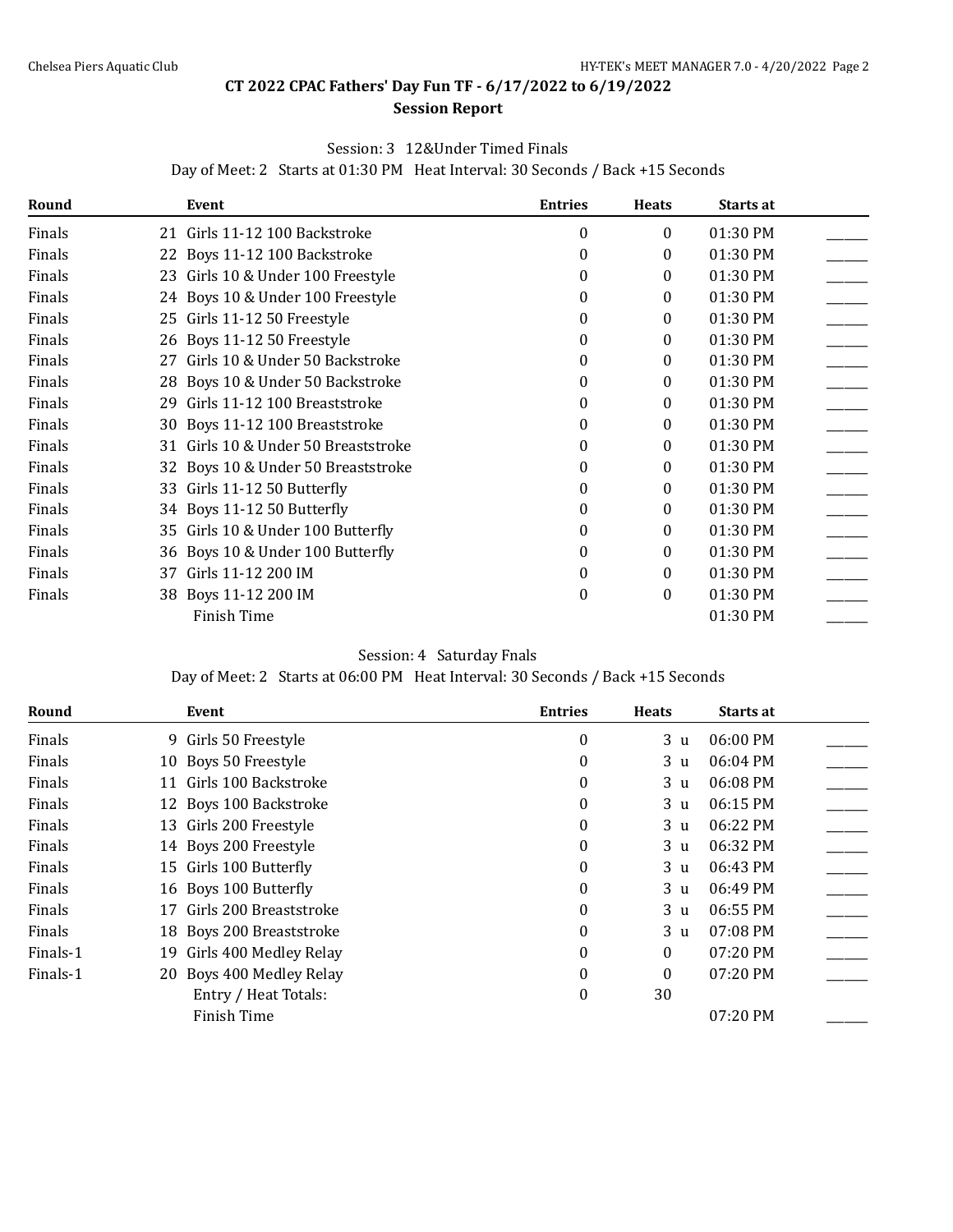#### **Session Report**

#### Session: 5 Sunday Trials

Day of Meet: 3 Starts at 08:30 AM Heat Interval: 30 Seconds / Back +15 Seconds

| Round    | Event                            | <b>Entries</b> | <b>Heats</b> | Starts at |  |
|----------|----------------------------------|----------------|--------------|-----------|--|
| Prelims  | 39 Girls 100 Freestyle           | $\theta$       | $\Omega$     | 08:30 AM  |  |
| Prelims  | 40 Boys 100 Freestyle            | 0              | 0            | 08:30 AM  |  |
| Prelims  | Girls 200 Backstroke<br>47       | 0              | $\theta$     | 08:30 AM  |  |
| Prelims  | 48 Boys 200 Backstroke           | 0              | 0            | 08:30 AM  |  |
| Prelims  | 43 Girls 200 IM                  | 0              | 0            | 08:30 AM  |  |
| Prelims  | 44 Boys 200 IM                   | 0              | 0            | 08:30 AM  |  |
| Prelims  | 45 Girls 100 Breaststroke        | 0              | 0            | 08:30 AM  |  |
| Prelims  | 46 Boys 100 Breaststroke         | 0              | 0            | 08:30 AM  |  |
| Prelims  | 41 Girls 200 Butterfly           | 0              | 0            | 08:30 AM  |  |
| Prelims  | 42 Boys 200 Butterfly            | 0              | 0            | 08:30 AM  |  |
| Finals-S | Girls 400 Freestyle Relay<br>49. | 0              | $\theta$     | 08:30 AM  |  |
| Finals-S | 50 Boys 400 Freestyle Relay      | 0              | 0            | 08:30 AM  |  |
|          | Finish Time                      |                |              | 08:30 AM  |  |

#### Session: 6 12&Under Suday Timed Finals

### Day of Meet: 3 Starts at 01:30 PM Heat Interval: 30 Seconds / Back +15 Seconds

| Round  | Event                                | <b>Entries</b>   | <b>Heats</b> | Starts at |  |
|--------|--------------------------------------|------------------|--------------|-----------|--|
| Finals | 51 Girls 11-12 50 Backstroke         | $\theta$         | 0            | 01:30 PM  |  |
| Finals | 52 Boys 11-12 50 Backstroke          | $\Omega$         | 0            | 01:30 PM  |  |
| Finals | 53 Girls 10 & Under 50 Freestyle     | $\Omega$         | 0            | 01:30 PM  |  |
| Finals | 54 Boys 10 & Under 50 Freestyle      | 0                | 0            | 01:30 PM  |  |
| Finals | 55 Girls 11-12 100 Freestyle         | $\Omega$         | 0            | 01:30 PM  |  |
| Finals | 56 Boys 11-12 100 Freestyle          | $\Omega$         | 0            | 01:30 PM  |  |
| Finals | 57 Girls 10 & Under 100 Backstroke   | $\theta$         | 0            | 01:30 PM  |  |
| Finals | 58 Boys 10 & Under 100 Backstroke    | $\Omega$         | 0            | 01:30 PM  |  |
| Finals | Girls 11-12 50 Breaststroke<br>59    | $\Omega$         | 0            | 01:30 PM  |  |
| Finals | 60 Boys 11-12 50 Breaststroke        | $\theta$         | 0            | 01:30 PM  |  |
| Finals | 61 Girls 10 & Under 100 Breaststroke | $\Omega$         | 0            | 01:30 PM  |  |
| Finals | 62 Boys 10 & Under 100 Breaststroke  | $\Omega$         | 0            | 01:30 PM  |  |
| Finals | 63 Girls 11-12 100 Butterfly         | $\Omega$         | 0            | 01:30 PM  |  |
| Finals | 64 Boys 11-12 100 Butterfly          | $\Omega$         | 0            | 01:30 PM  |  |
| Finals | Girls 10 & Under 50 Butterfly<br>65  | $\Omega$         | 0            | 01:30 PM  |  |
| Finals | 66 Boys 10 & Under 50 Butterfly      | 0                | 0            | 01:30 PM  |  |
| Finals | Girls 11-12 200 Freestyle<br>67      | $\theta$         | 0            | 01:30 PM  |  |
| Finals | 68 Boys 11-12 200 Freestyle          | $\boldsymbol{0}$ | 0            | 01:30 PM  |  |
|        | <b>Finish Time</b>                   |                  |              | 01:30 PM  |  |